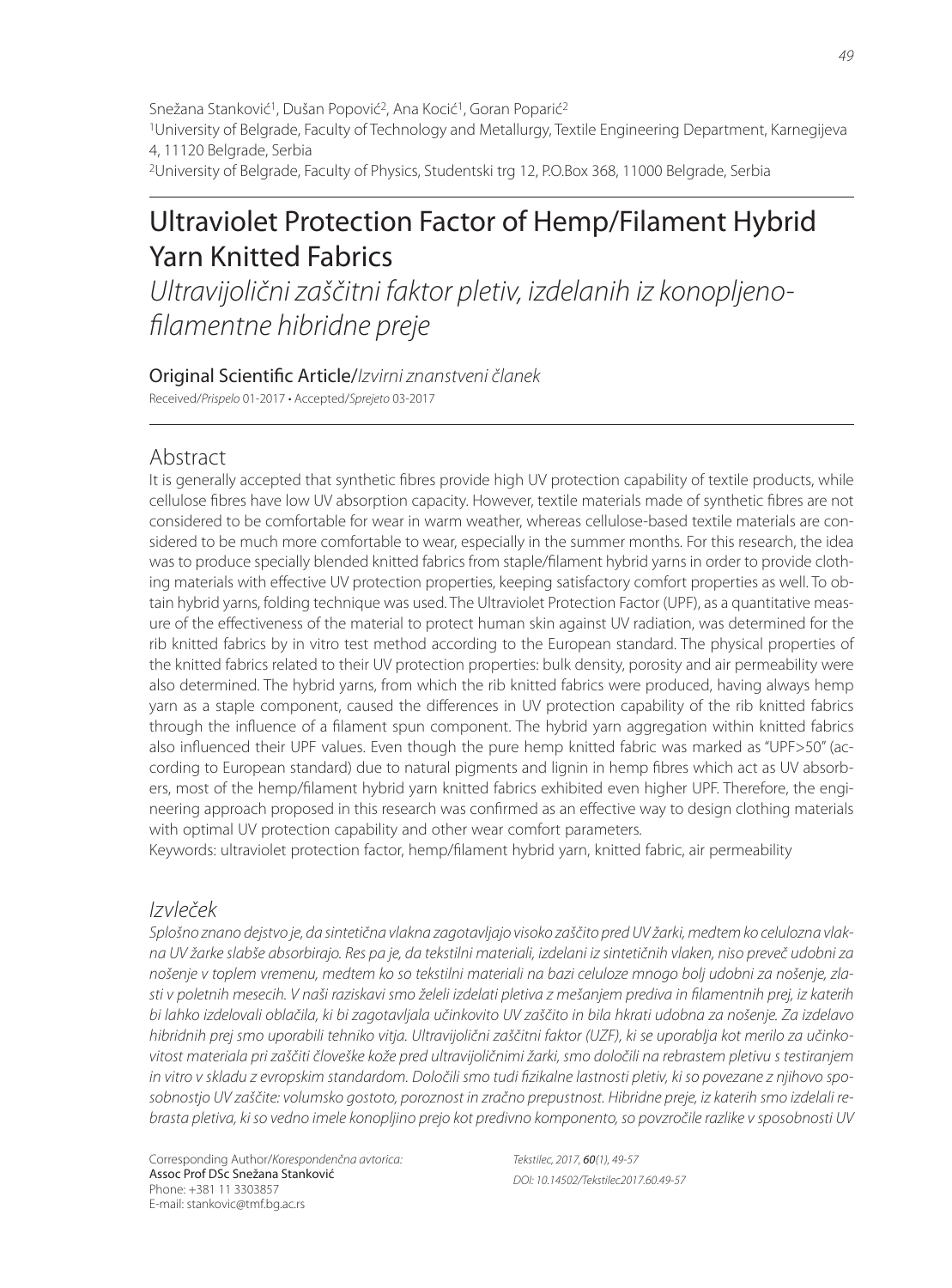zaščite rebrastih pletiv zaradi vpliva filamentne komponente. Na vrednosti UZF je vplivala tudi združitev hibridne preje v pletivu. Četudi je pletivo iz čiste konoplje uvrščeno v kategorijo materialov z "UZF>50" (v skladu z evropskim standardom) zaradi naravnih pigmentov in lignina v konopljinih vlaknih, ki absorbirajo UV žarke, pa je imela večina izdelanih pletiv iz hibridnih prej s kombiniranjem konopljine in fi lamentne preje celo višji UZF. Naš pristop, predlagan v tej raziskavi, se je torej izkazal kot učinkovit način za načrtovanje oblačilnih materialov z optimalno UV zaščito in drugimi parametri udobja pri nošenju.

Ključne besede: ultravijolični zaščitni faktor, konopljeno-filamentna hibridna preja, pletivo, zračna prepustnost

## 1 Introduction

In the past few decades, sun protection campaigns have been initiated in Australia, the United States and Europe to educate the population about sensible behaviour of the sun, since the rising incidence of skin cancer has been observed for many years. In addition, the decrease of the age at which first symptoms appear is frightening [1]. Because of the long interval between the sun exposure and the development of skin cancer, a higher increase may be expected in the future. Therefore, adequate sun protection is becoming even more necessary. The World Health Organization (WHO) mainly recommends photoprotection by means of clothing for children. Although the textile fabrics themselves undergo limited UV-induced degradation, they still provide excellent UV protection [2].

Various investigations have pointed out the influence of clothing design [3, 4], fabric construction (open porosity, weight, and thickness) [5–13], dyes, chemical agents or UV stabilizers applied to the fabric  $[10, 14-18]$ , and type of fibre  $[19-21]$  on UV protection properties. However, the porosity or tightness of the fabric is the dominant parameter in obtaining UV radiation protection, followed by the ability of fibres to absorb UV radiation (UVR). Nowadays there are some eco-friendly but expensive and complex methods for imparting UV protection capabilities to textile materials. However, in practical view, these technologies are time-consuming, complicated and expensive. In this research, an attempt was made to approach the UV protection properties of knitted fabrics from the viewpoint of the interaction of fibre, yarn and fabric in order to obtain high and permanent UV protection properties.

Growing demand for comfort clothing and environmentally friendly fibres caused the increase in production and use of natural fibres. On the other hand, some of desired garment properties, such as high UV protection capability, shape stability, durability and easy care can be easily achieved by using manmade fibres. Natural cellulose fibres (cotton, flax, hemp) have excellent hygienic properties but low UV absorption capacity, except those grey (virgin state) or dark coloured [5, 22]. Having this in mind, the novel blended knitted fabrics were produced from specially designed staple/filament hybrid yarns in order to provide clothing materials with effective UV protection properties, keeping satisfactory comfort properties as well.

### 2 Materials and methods

In this research, folding technique was used to obtain staple/filament hybrid yarns. Eco-friendly non-bleached hemp yarn was chosen to fold with a filament component. This hemp  $(Cs)$  yarn with the linear density of 50 tex was combined with viscose (Cv) filament yarn with the linear density of 30 tex, or textured polyamide (PA) filament (Tactel®, Du Pont) with the linear density of 16 tex. The staple hemp component was mainly two-folded (Cs/Cs,  $Cs/Cv, Cs/PA$  ) with one of the filament component, except the three-folded sample composed of the hemp yarn and two ends of the Tactel component (Cs/PA/PA) in order to produce complex yarns with similar linear density. To investigate the influence of the unique internal structure of these specially designed staple/filament hybrid yarns on UV protection properties, homogeneous two-folded hemp yarn was also produced. The folding twist intensity of all the hybrid/filament yarns was 310 turns per meter in S direction. In order to release the yarns from tension, after folding they were subjected to the following treatments: steaming 20 min at 80 ºC in an autoclave and storage for at least 72 hr in a conditioned room (65% relative humidity  $\pm$  2% and 20 °C  $\pm$  2 °C). Measured characteristics of the yarns used in this investigation are presented in Table 1.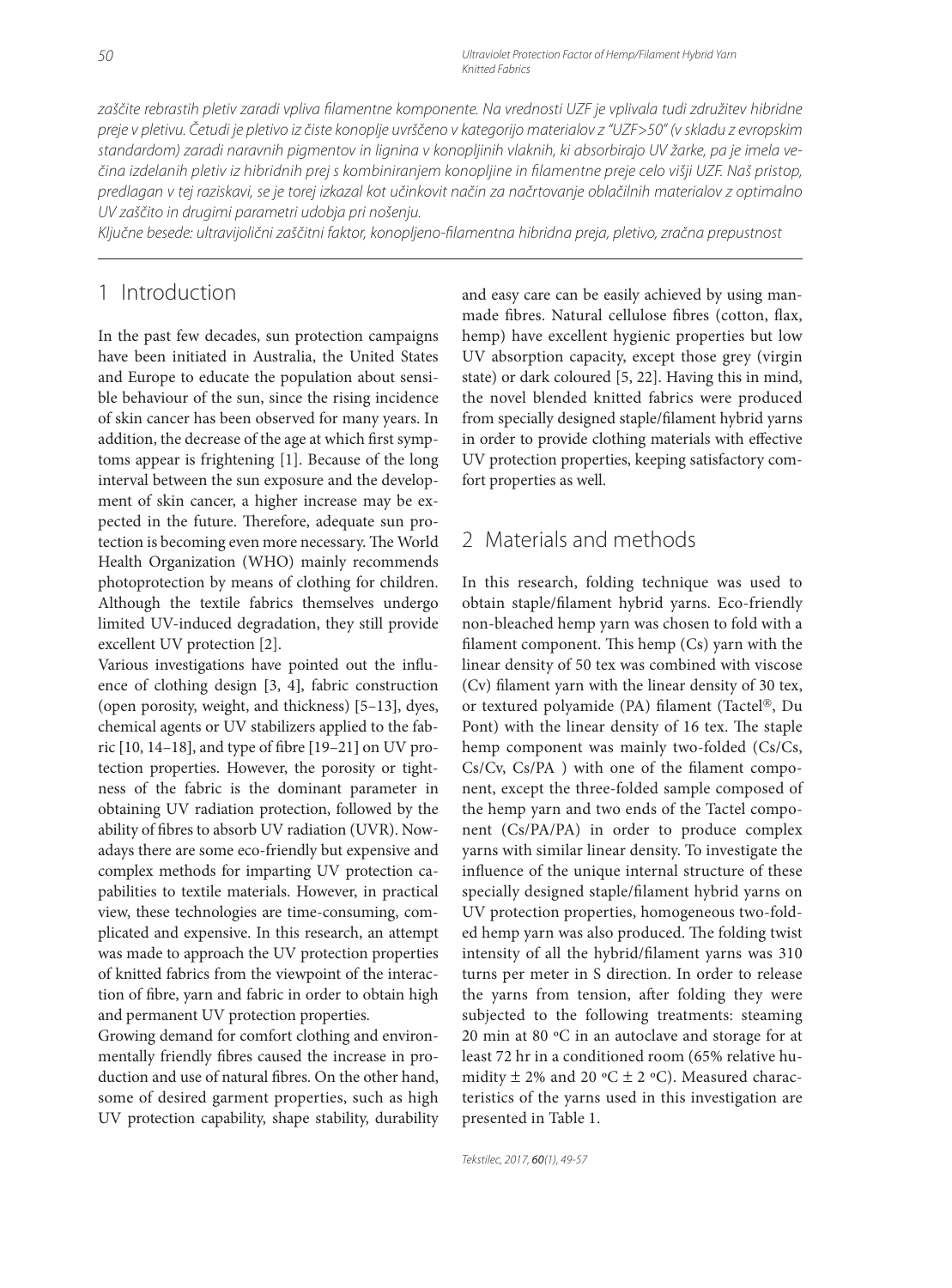| Composition        | Designation | Linear density<br>[tex] | Twist<br>$\lceil m^{-1} \rceil$ | <b>Twist factor</b><br>$[text^{1/2} cm^{-1}]$ |
|--------------------|-------------|-------------------------|---------------------------------|-----------------------------------------------|
| Hemp               | Cs.         | 47.8                    | 370                             | 25.6                                          |
| Viscose            | Cv          | 30.9                    | 113                             | 6.3                                           |
| Tactel             | <b>PA</b>   | 16.4                    |                                 |                                               |
| Hemp/hemp          | Cs/Cs       | 95.6                    | 297                             | 29.0                                          |
| Hemp/viscose       | Cs/Cv       | 81.6                    | 308                             | 27.8                                          |
| Hemp/Tactel        | Cs/PA       | 62.8                    | 305                             | 24.2                                          |
| Hemp/Tactel/Tactel | Cs/PA/PA    | 78.8                    | 308                             | 27.3                                          |

#### *Table 1: Characteristics of the yarns*

The rib knitted fabrics  $(1:1)$  were knitted from these yarns on the V-bed flat machines differing in gauge settings (E 10 and E 12). In this way, two series of knits were produced differing in stitch density, designed as L (lower density) and H (higher density). The two-folded hemp yarn could not be processed on a 12 gauge machine due to stiffness of the yarn. Therefore, the hemp/hemp rib knitted fabric with higher stitch density was missing from the experimental material. The knit samples were kept without tension on a flat surface in a conditioned room (65% R.H.  $\pm$  2% and 20 °C  $\pm$  2 °C) for the relaxation before testing. These commercially produced knitted fabrics in their existing state after last commercial treatment were used for all tests. Stitch density and length of loop were determined according to standard procedure ISO 4921: 2000 (Knitting – Basic concepts – Vocabulary). Areal density (mass per unit area) of the knitted fabrics was determined according to ISO 3801: 1977 (Textiles – Woven fabrics – Determination of mass per unit length and mass per unit area). Thickness of the knits was measured in accordance with ISO 5084:1996 (Textiles – Determination of thickness of textiles and textile products). Structural properties of the knitted fabrics are presented in Table 2.

The Ultraviolet Protection Factor (UPF), as a quantitative measure of the effectiveness of the material to protect human skin against UV radiation, was determined for the rib knitted fabrics by *in vitro* test method according to the European standard EN 13758-1:2001+A1:2006 (Textiles – Solar Ultraviolet Protective Properties – Part I: Method of test for apparel fabrics). This method is a widely accepted laboratory-based test method according to which the UV transmission through textile materials is

|                        | Designation              | Stitch density                               |                                            |                             | Loop                           | Thickness | Areal                        |
|------------------------|--------------------------|----------------------------------------------|--------------------------------------------|-----------------------------|--------------------------------|-----------|------------------------------|
| Composition            |                          | Course<br>$\lceil$ cm <sup>-1</sup> $\rceil$ | Wale<br>$\lceil$ cm <sup>-1</sup> $\rceil$ | Surface<br>$\text{cm}^{-2}$ | length<br>$\lceil$ mm $\rceil$ | [mm]      | density<br>$\rm [g\,m^{-2}]$ |
| Hemp/hemp              | (Cs/Cs)L <sup>a</sup>    | 12.0                                         | 11.0                                       | 132                         | 6.8                            | 1.649     | 429.1                        |
| Hemp/viscose           | (Cs/Cv)L <sup>a</sup>    | 12.0                                         | 11.0                                       | 132                         | 6.9                            | 1.430     | 371.6                        |
| Hemp/viscose           | $(Cs/Cv)H^{b}$           | 16.0                                         | 12.0                                       | 192                         | 5.5                            | 1.523     | 430.8                        |
| Hemp/Tactel            | (Cs/PA)L <sup>a</sup>    | 12.0                                         | 11.0                                       | 132                         | 6.6                            | 1.218     | 273.6                        |
| Hemp/Tactel            | $(Cs/PA)H^{b}$           | 16.0                                         | 12.0                                       | 192                         | 5.2                            | 1.397     | 316.5                        |
| Hemp/Tactel/<br>Tactel | (Cs/PA/PA)L <sup>a</sup> | 13.2                                         | 10.0                                       | 132                         | 6.8                            | 1.382     | 351.1                        |
| Hemp/Tactel/<br>Tactel | $(Cs/PA/PA)H^{b}$        | 18.0                                         | 12.0                                       | 216                         | 5.5                            | 1.486     | 468.1                        |

*Table 2: Structural characteristics of the hemp/fi lament hybrid yarn rib knitted fabrics*

a) L indicates a rib knitted fabric with lower stitch density

b) H indicates a rib knitted fabric with higher stitch density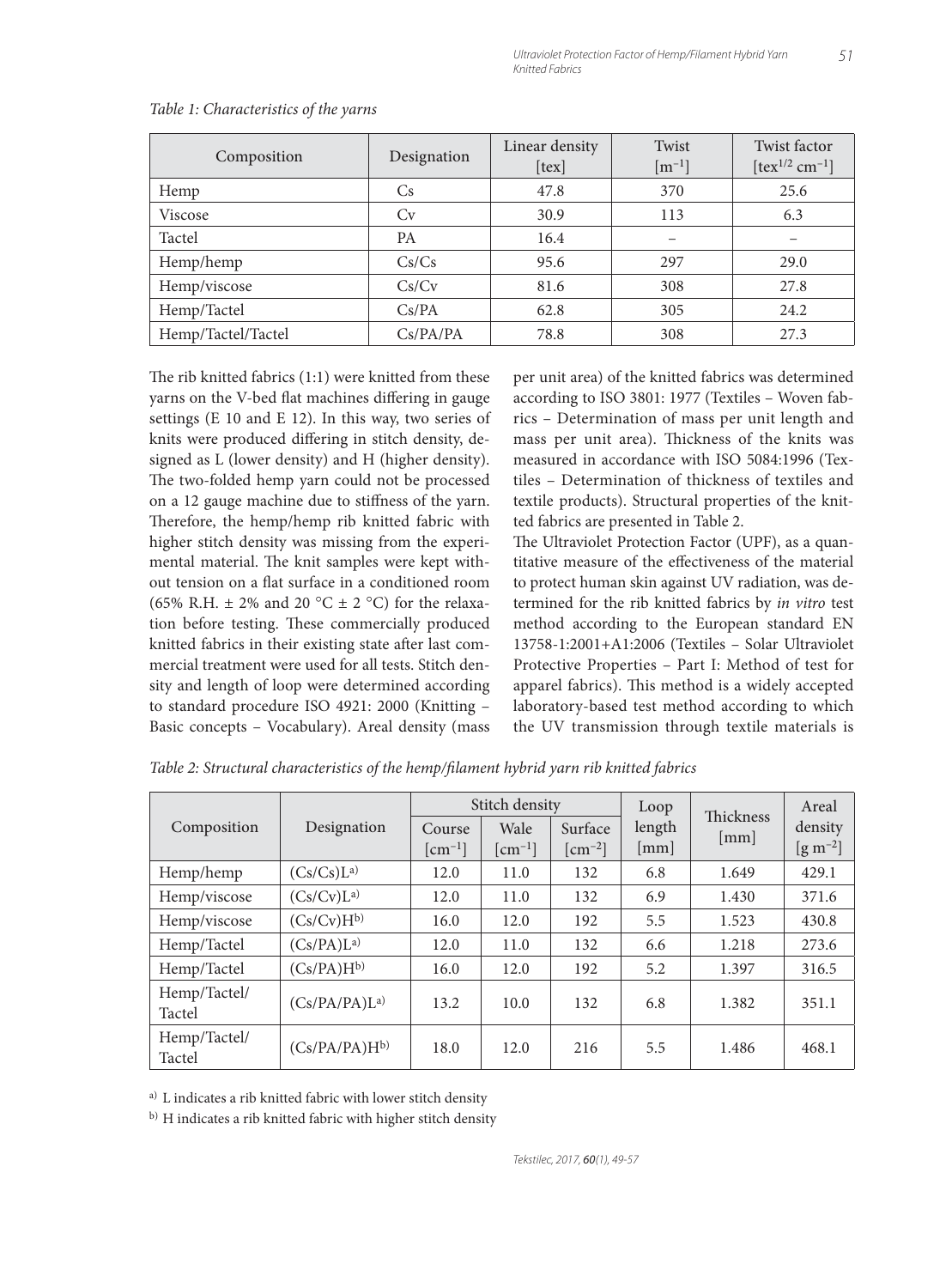spectrophotometrically assessed. A UV/VIS/NIR PerkinElmer Lambda 9 was used. This is a spectrophotometer equipped with an integrating sphere and therefore all direct and diffuse UVR transmitted through a sample can be collected. Spectrophotometry was carried out in the wavelength range of 290-400 nm in 5 nm steps. Transmission measurements were conducted on four specimens (in wale and course direction) for each knitted fabric in a flat, tensionless state with the face side exposed to the UV source. The UPF calculates as the ratio of the average of the amount of UV radiation emitted by the source to the amount transmitted through a sample of textile materials with an allowance for differing biologic effectiveness of the various wavelengths in UV radiation. This allowance is essential since the biologic activity of shorter wavelength in the UVB spectrum far exceeds the activity in the UVA spectrum. The UPF is calculated by the equation 1.

$$
UPF = \frac{\sum_{\substack{\lambda = 290 \\ \lambda = 290}}^{\lambda = 400} \lambda \cdot \varepsilon(\lambda) \cdot \Delta \lambda}{\sum_{\substack{\lambda = 290 \\ \lambda = 290}}^{\lambda = 400} \cdot T(\lambda) \cdot \varepsilon(\lambda) \cdot \Delta \lambda}
$$
(1),

where  $E(\lambda)$  [Wm<sup>-2</sup>nm<sup>-1</sup>] is spectral irradiation for appropriate solar radiation spectrum,  $\varepsilon(\lambda)$  is the spectral weighting function of erythemal action spectra,  $T(\lambda)$  is the spectral transmittance through specimen, and  $\Delta\lambda$  [nm] is appropriate wavelength measuring interval.

Physical properties of the knitted fabrics investigated in this study, in order to explain their UV protection capabilities, included: bulk density, porosity and air permeability. Bulk density of the knitted fabrics,  $\rho_k$  [g cm<sup>-3</sup>], was calculated by dividing their areal density (mass per unit area) by thickness. Porosity of the knitted fabrics,  $P$  [%], defined as the portion of all air spaces in knitted fabrics both between yarns and inside them, was calculated using the equation 2.

$$
P = 100 - \frac{\rho_k}{\rho_f} \cdot 100
$$
 (2),

where  $\rho_f$  [g cm<sup>-3</sup>] is the fibre density.

Air permeability of the knitted fabrics, defined as the volume of air measured in cubic meters passed per minute through a square meter of fabric at a constant pressure  $[m<sup>3</sup>m<sup>-2</sup> min<sup>-1</sup>]$ , was measured according to standard procedure (ISO 9273:1995, Textiles – Determination of the permeability of fabrics to air). A Textest FX-3300 air permeability tester was used. The air pressure differential between the two surfaces of a sample (20 cm2 test area) was 100 Pa. Five tests per each knitted fabric were conducted.

# 3 Results and discussion

The folding technique provides a complex yarn differing from its components in geometry as a consequence of the changes in fibre orientation. If complex folded yarn is composed of various fibre and yarn types (staple, filament, textured filament), the hybrid structure is expected to take advantage of both the fibre properties and intrinsic characteristics of component yarns. As a result of the linear density and geometry of the complex yarns, both series of the rib knitted fabrics (L and H designed) were characterized by some variations of structural properties (thickness and areal density, Table 2) and physical properties (bulk density and porosity) which are presented in Table 3.

Table 3: Physical properties of the hemp/filament hy*brid yarn rib knitted fabrics*

| Knitted fabrics | <b>Bulk</b> density<br>$\left[\text{gcm}^{-3}\right]$ | Porosity<br>[%] |
|-----------------|-------------------------------------------------------|-----------------|
| (Cs/Cs)L        | 0.260                                                 | 82.6            |
| (Cs/Cv)L        | 0.260                                                 | 82.2            |
| (Cs/Cv)H        | 0.283                                                 | 81.1            |
| (Cs/PA)L        | 0.225                                                 | 84.1            |
| (Cs/PA)H        | 0.226                                                 | 83.9            |
| (Cs/PA/PA)L     | 0.254                                                 | 81.3            |
| (Cs/PA/PA)H     | 0.315                                                 | 76.8            |

Generally, rib knitted fabrics have high stitch density structure. However, the rib knitted fabrics made from staple/filament hybrid yarns were characterized by relatively low bulk density and high porosity, despite their relatively high thickness, making them suitable for summer clothing. Bending rigidity of the hemp yarn may account for the exhibited physical properties of the knitted fabrics. Hemp fibres are coarse and do not have much elasticity and subsequently hemp yarn has the increased bending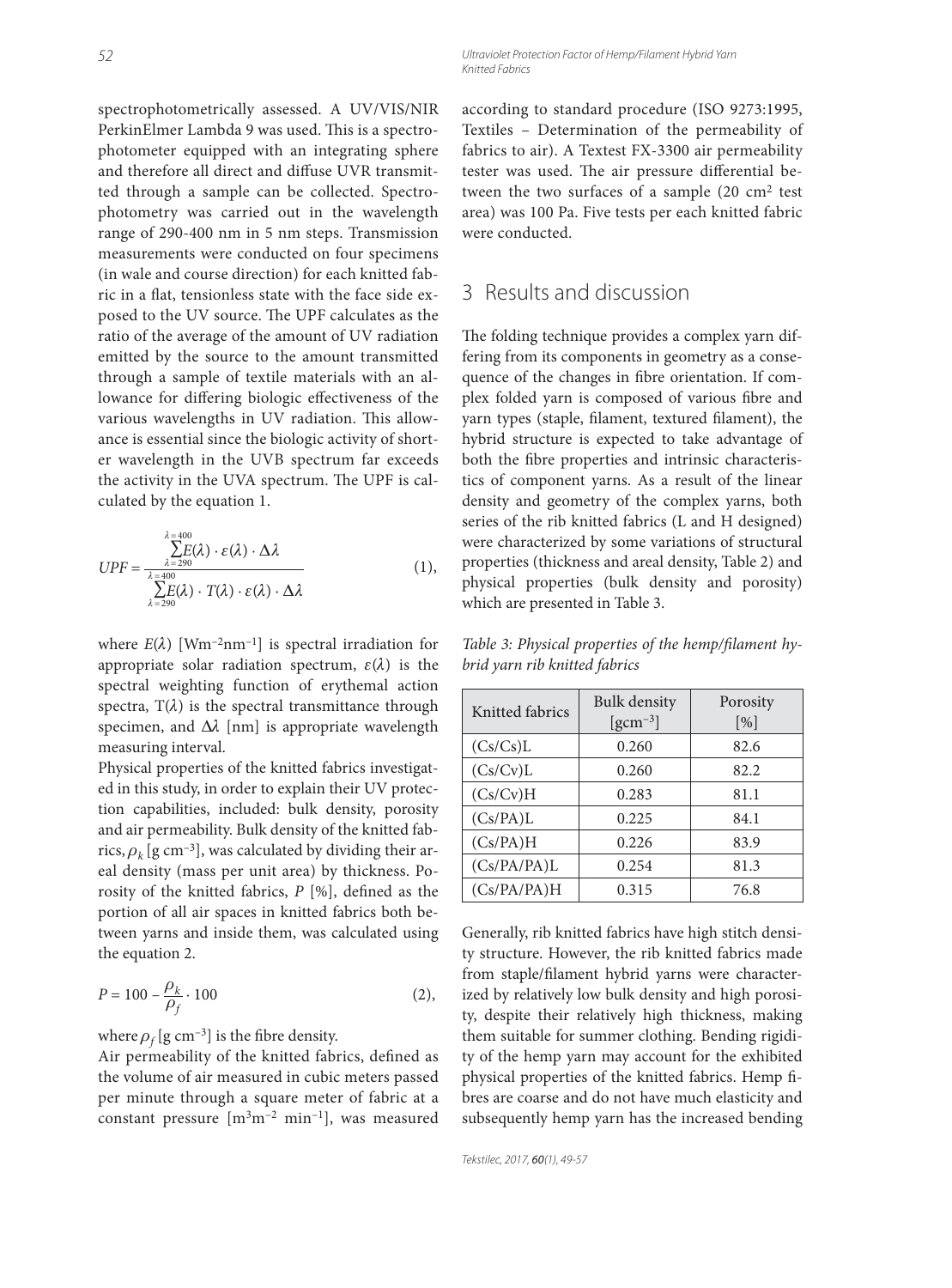stiffness which must have resulted in a decrease of a knitting barrier manifested itself in limited stitch density. During a row formation in a weft knitted fabric, the yarn takes the shape of the Greek latter " $\Omega$ " which requires sufficient elasticity; otherwise the knit cannot be produced on the chosen gauge setting machine. The porosity of the L-designed Cs/ Cv knitted fabric was similar to that of the pure hemp rib knit, whereas the porosity increased for Cs/PA knit and slightly reduced for Cs/PA/PA knit. However, visual examination of the L-designed knitted fabrics indicated some differences in pore distribution between them, as presented in Figure 1.

As a consequence of increased bending rigidity or reduced flexibility of the hemp yarn, the all-hemp rib knit with higher stitch density could not be produced. However, it seems that the introduction of a filament component into complex yarn caused the improved elasticity of the hybrid structure which made it possible to produce the hemp/filament knitted fabrics with higher stitch density. The H-designed rib knits made from hybrid yarns, with the exception of hemp/Tactel knit, were characterized by reduced porosity in relation to the corresponding lower stitch density variants (Table 3). Visual examination of the H-designed knitted fabrics indicated also the changes in their open porosity, as can be noted in Figure 2. An increase in the surface stitch density of the rib knits led to a reduction in the inter-yarn pore size. This is particularly observed in Cs/PA/PA rib knit where changes in loop configuration noted not only in relation to the L-designed counterpart but also in relation to the other knitted fabrics (Table 2). The changes in loop configuration, manifested in higher course density of the Cs/PA/PA rib knit, can be explained by the improved elasticity of the Cs/PA/PA hybrid yarn.

Since the open porosity of a textile material is a governing factor which influences its transmission behaviour, the air permeability of the rib knitted fabrics was determined as an indication of their



*Figure 1: Photographs of the L-designed rib knitted fabrics: (a) hemp/hemp Cs/Cs, (b) hemp/viscose Cs/Cv, (c) hemp/Tactel Cs/PA and (d) hemp/Tactel/Tactel Cs/PA/PA*



*Figure 2: Photographs of the H-designed rib knitted fabrics: (a) hemp/viscose Cs/Cv, (b) hemp/Tactel Cs/PA and (c) hemp/Tactel/Tactel Cs/PA/PA*

Tekstilec, 2017, 60(1), 49-57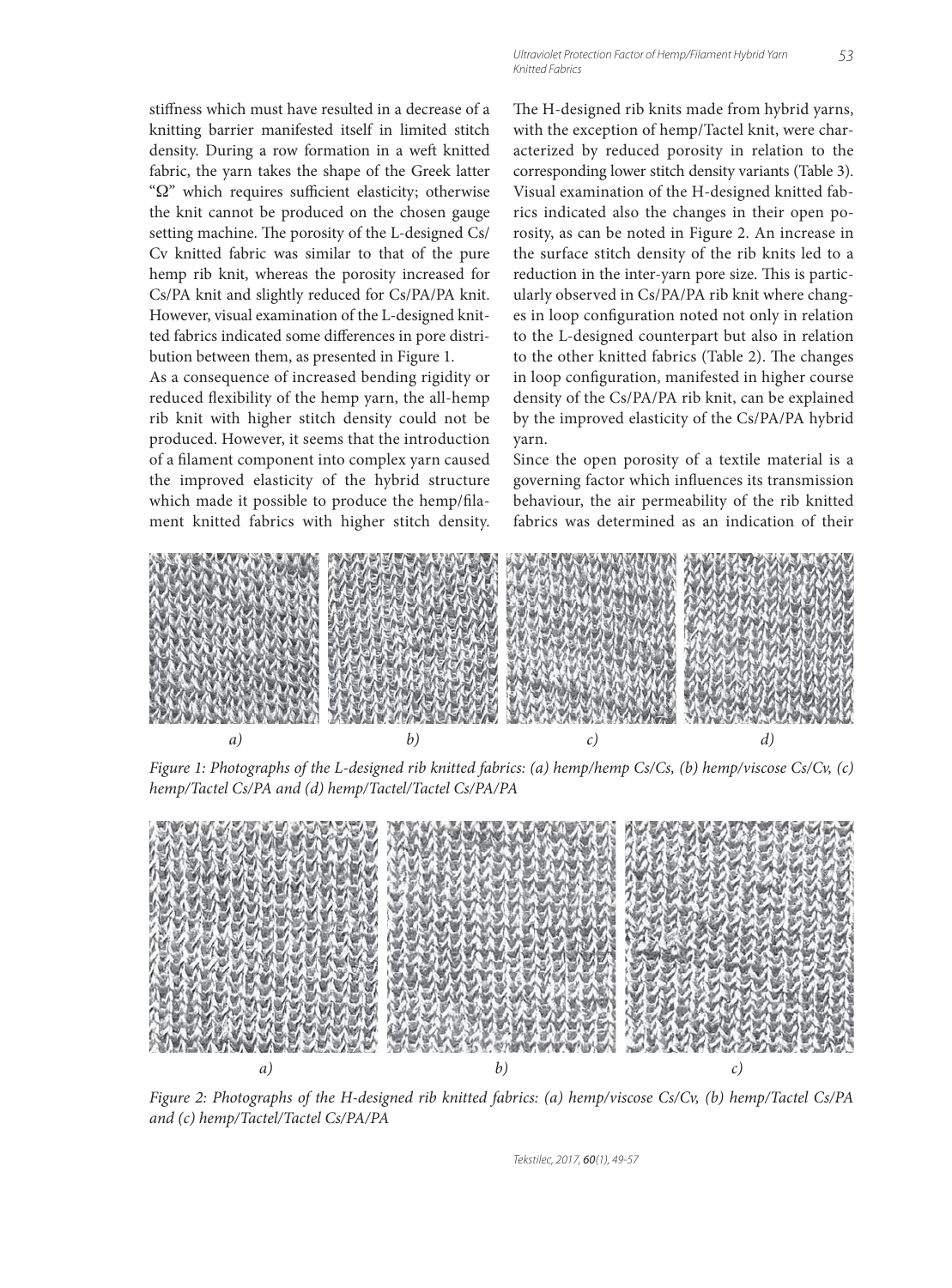54 Ultraviolet Protection Factor of Hemp/Filament Hybrid Yarn Knitted Fabrics

open porosity. Air permeability was chosen because of the known fact that the amount of airflow through fabric depends mostly on the openness of the fabric structure. The results of the air permeability of the rib knitted fabrics are given in Figure 3. Within the L-designed rib knitted fabrics, the hemp/viscose knit was most permeable followed by hemp/Tactel, all-hemp and hemp/Tactel/Tactel knits. Since the rib knitted fabrics were characterized by the same stitch density, the spacing of yarn appeared to be the main parameter influencing the openness of fabric structure and hence air permeability. In the case of more compact yarn, the air in the yarn is reduced but the space between yarn segments is larger, so the fabric has a more open, permeable structure. In addition to linear density of the viscose filament which is lower than that of the single hemp yarn, regular cross section, smooth surface and close packing of monofilaments in viscose yarn caused a reduction in hemp/viscose hybrid yarn spacing in relation to that of the twofolded hemp yarn. As a result, Cs/PA knit exhibited increased air permeability. Monofilaments accommodation into a polyamide textured filament caused a high bulk structure with a large content of air space in hemp/Tactel hybrid yarn. Although Cs/ PA knit looks like having quite close structure due to durable crimps and loops introduced into a Tactel component (Figure 1c), its air permeability which was higher than that of all-hemp knitted fabric can be explained by the lowest linear density of Cs/PA yarn and the lowest thickness of the corresponding knit. The Cs/PA/PA knitted fabric was thinner than pure hemp knit but exhibited lower



Figure 3: Air permeability of the hemp/filament hy*brid yarn knitted fabrics (the coefficient of variation* included) fabrics (The coefficient of variation is inclu*ded.)*

air permeability due to high covering power or the spacing of the Cs/PA/PA hybrid yarn coming from its configuration. The H-designed hemp/filament knitted fabrics exhibited, as expected, lower air permeability then that of the L-designed counterparts due to the increased stitch density and consequently reduced size of inter-yarn pores. The air permeability of the H-designed Cs/Cv and Cs/PA knits was similar to that of the pure hemp knit, whereas the Cs/PA/PA knit exhibited even lower air permeability as a consequence of its increased stitch density.

According to the spectrophotometric measurement, given in Table 4, the rib knitted fabrics were characterised by low UVB and UVA transmittance. In comparison with the pure hemp knitted fabric, the hemp/viscose, (Cs/Cv)L, knit was characterised by higher transmittance and consequently lower UPF (Figure 4), which can be explained by higher open porosity of knit. UPF values (Figure 4) indicated the excellent protection capability of all other hemp based knitted fabrics (UPF>50) according to European standard (Textiles – Solar UV protective properties – Part 2: Classification and marking of apparel (EN 13758-2:2003+A1:2006). The excellent capability of all-hemp knit to protect against UVR can be attributed to the fact that hemp single yarn was in the gray-state, and thus natural pigments and lignin in hemp fibres could act as UV absorbers having a favourable effect on UV protection.

The introduction of the textured component into hemp/textured filament hybrid yarns caused the reduction in the UVR transmission through the knitted fabrics and hence UV protection increased. On account of durable crimps and loops introduced into the textured polyamide filament, the hemp/textured filament hybrid yarns were characterized by large spacing within the rib knits. The Cs/PA/PA knit having the lowest air permeability and consequently the lowest openness exhibited the lowest UVR transmittance and the highest UPF. However, Cs/PA knit exhibited the UVR transmittance lower than that of the pure hemp knit (Table 4) despite its higher air permeability. Bearing in mind the fact that fabric porosity is a static property unlike air permeability which includes dynamic force (air pressure difference), it seems that in this case the openness – air permeability relation is not simple as expected. On the other hand, by visual examination of the samples, it seems that both Cs/PA and Cs/PA/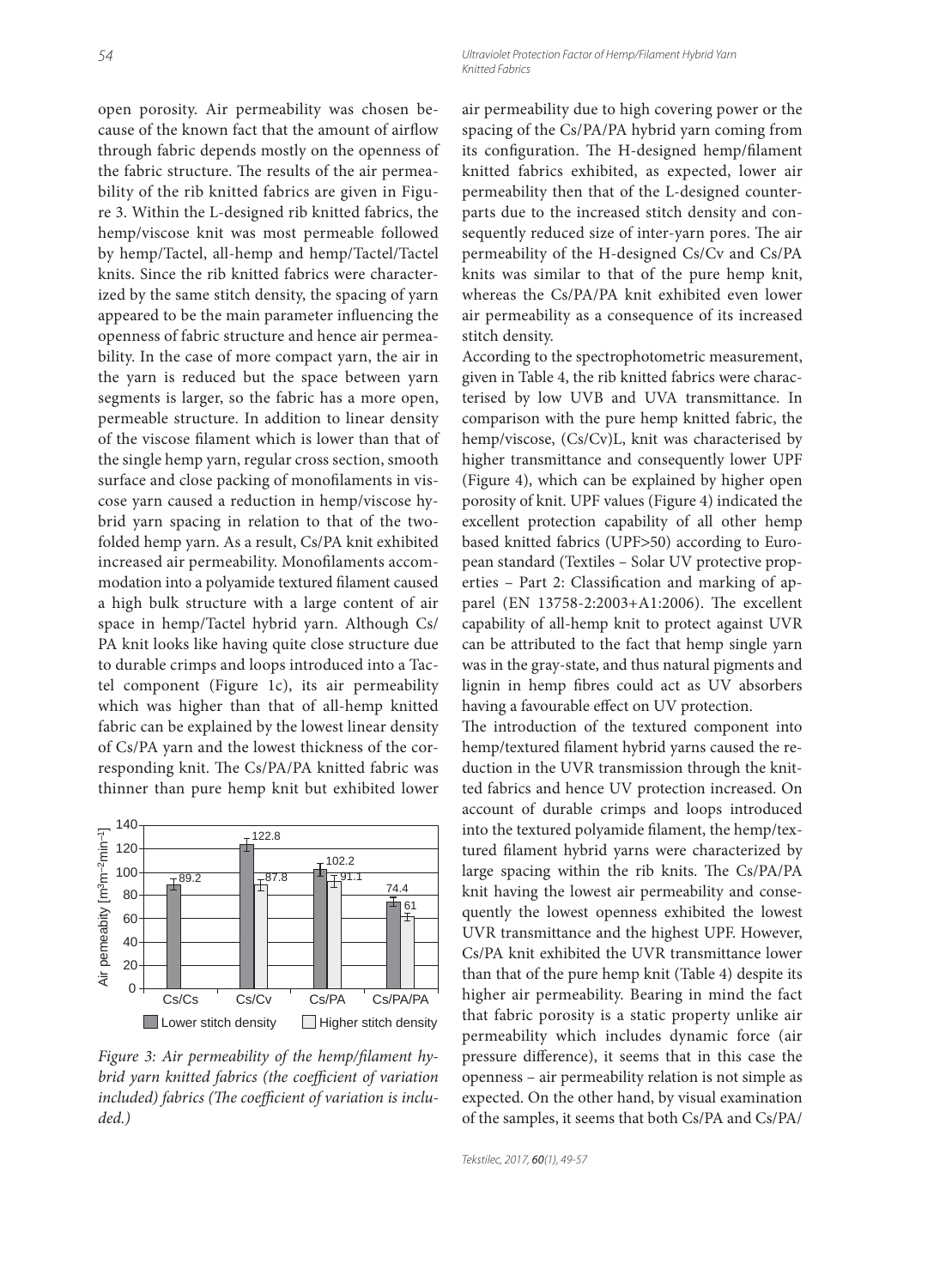PA knitted fabrics were characterized by similar open porosity which is lower than that of the pure hemp knit (Figure 1), and thus have a higher UPF. Monofilaments accommodation into Tactel yarn caused a high bulk structure which allowed blocking of UV light passage, but the momentum of air flow apparently spaced them out letting the air pass through. Probably the hemp/Tactel hybrid yarn is more susceptible to the spreading of monofilaments since only one Tactel component was included in the hybrid yarn. Distinctive UV protection capability of Cs/PA/PA knitted fabric might have also resulted from two Tactel filaments containing agents which act as UVR absorbers.

By increasing the stitch density of the hemp/filament hybrid yarn knitted fabrics, the UVR transmission was reduced to a large extent for Cs/Cv knit (for about 85 %), and slightly for Cs/PA and Cs/PA/ PA knitted fabrics. However, the interesting fact was noted when the all-hemp and H-designed Cs/Cv and Cs/PA knits were compared. Even though these knits were characterized by similar air permeability, they exhibited differences in UVR protection capability (Table 4 and Figure 4). This can be explained by considering the interaction between UV radiation and fibres. When UV light reaches a textile fabric, UVR can be transmitted through the pores, and reflected or absorbed by fibres. Fibres can absorb or reflect UVR not only from the surface of the fabric but also from the specific surface of the open pores. It is assumed that the absorption of UVR by fibres inside the channels was hastened with a decrease in the size of open pores in the H-designed knitted fabrics. It may be expected that hemp fibres were responsible for it in Cs/Cv knitted fabric. Since both hemp and textured polyamide filament may have contributed to the increased UVR absorption in Cs/ PA knit, this can be a reason for its highest UV protection capability among the knitted fabrics having similar air permeability.



*Figure 4: Ultraviolet protection factor of the hemp/fi lament hybrid yarn knitted fabrics*

# 4 Conclusion

In the scope of this study, the rib knitted fabrics composed of hemp/filament hybrid yarns were compared to the pure rib hemp knit in terms of UV radiation transmittance in order to bring to light the potential of the formation of novel hybrid structures for UV protection. The folding technique applied for a combination of staple and filament yarns made it possible not only to combine different fibre properties, but to provide the complex yarn with the unique internal structure. The results confirmed that folding operation could be an effective way to obtain "new quality" textile structures with specific

Table 4: UV protection properties of the hemp/filament hybrid yarn knitted fabrics

| Knitted fabrics | Transmission [%]      |            |            |  |  |
|-----------------|-----------------------|------------|------------|--|--|
|                 | UVB(SD <sup>a</sup> ) | UVA (SD)   | <b>UVR</b> |  |  |
| (Cs/Cv)L        | 1.47(0.04)            | 1.45(0.06) | 1.46       |  |  |
| (Cs/Cv)L        | 4.44(1.67)            | 4.55(1.51) | 4.49       |  |  |
| (Cs/Cv)H        | 0.65(0.1)             | 0.66(0.1)  | 0.65       |  |  |
| (Cs/PA)L        | 0.58(0.11)            | 0.58(0.11) | 0.58       |  |  |
| (Cs/PA)H        | 0.43(0.14)            | 0.45(0.14) | 0.44       |  |  |
| (Cs/PA/PA)L     | 0.23(0.08)            | 0.24(0.08) | 0.24       |  |  |
| Cs/PA/PA)H      | 0.19(0.05)            | 0.20(0.05) | 0.20       |  |  |

a) Standard deviation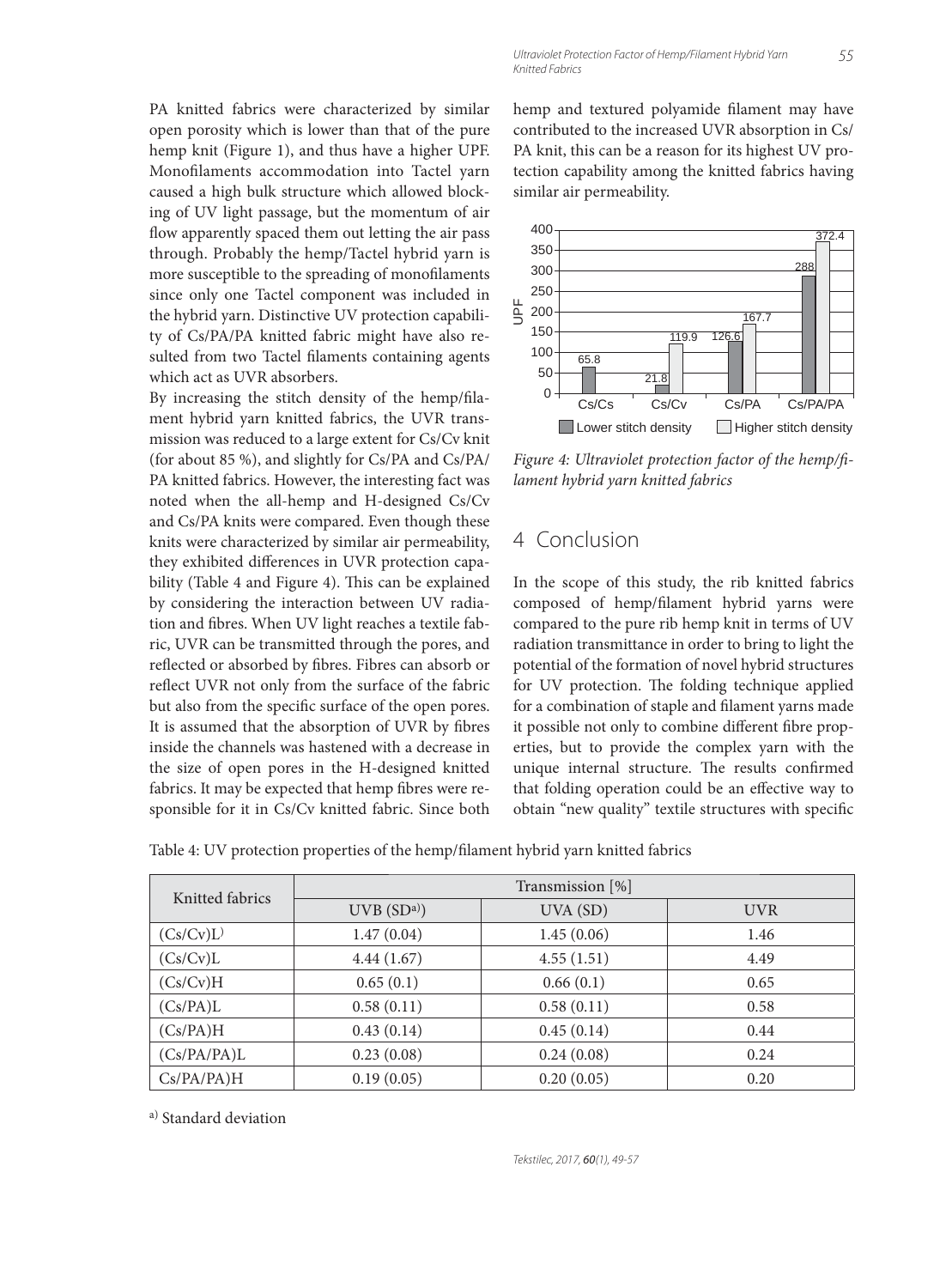properties. In addition, it was proved that blended yarns obtained by combining the staple yarn with other yarn types in complex hybrid yarns could be the way to take advantage of both, the fibre properties and the intrinsic characteristics of plied components (filament, textured). This complex interaction can also be modified by knitted fabric design through the influence on yarn aggregation within fabrics.

Although the pure hemp knitted fabric was placed in the "excellent UV protection category" (according to the Australian/New Zealand standard AS/ NZS 4399) due to natural pigments and lignin in hemp fibres which act as UV absorbers, most of the hemp/filament knitted fabrics exhibited even higher UPF. Therefore, this engineering approach merits further consideration as an effective means for design of clothing materials with optimal UV protection properties and other wear comfort parameters. Although the results obtained cannot be explicitly extrapolated to textile materials other than those tested in this study, it could be said with certainty that the configuration of complex yarn can be a key determinant of the UV protection capability of textile materials.

#### *Acknowledgement*

This research was funded by the Ministry of Educa*tion, Science and Technological Development of the Republic of Serbia by the Project OI-171029.*

### References

- 1. ALMAHROOS, Mona, KURBAN, Amal K. Sun protection for children and adolescents. *Clinics in Dermatology*, 2003, **21**(4), 311–314, doi: 10.1016/S0738-081x(03)00044-0.
- 2. ANDRADY, AL., TORIKAI, A., REDHWI, HH., PANDEY, KK., GIES, Peter. Consequences of stratospheric ozone depletion and climate change on the use of materials. *Photochemical & Photobiological Sciences*, 2015, **14**(1), 170–184, doi: 10.1039/C4PP90038C.
- 3. WILSON, Cheryl Anne, PARISI, Alfio V. Protection from solar erythemal ultraviolet radiation – simulated wear and laboratory testing. *Textile Research Journal*, 2006, **76** (3), 216–225, doi: 10.1177/0040517506060907.
- 4. KHAZOVA, Marina, O'HAGAN, John, GRAIN-GER K.J-L. Assessment of sun protection for children's summer 2005 clothing collection. *Radiation Protection Dosimetry*, 2007, **123**(3)**,**  288–294, doi: 10.1093/rpd/ncl146.
- 5. STANKOVIĆ, Snežana B., POPOVIĆ, Dušan, POPARIĆ, Goran B., BIZJAK, Mateja. Ultraviolet protection factors of gray-state plain cotton knitted fabrics. *Textile Research Journal*, 2009, **79** (11), 1034–1042, doi: 10.1177/0040517508102016.
- 6. DIMITROVSKI, Krste, SLUGA, Franci, URBAS Raša. Evaluation of the structure of monofilament PET woven fabrics and their UV protection properties. *Textile Research Journal*, 2010, **80**(11), 1027–1037, doi: 10.1177/0040517509352527.
- 7. DAVIDS, Sandra, CAPJACK, Linda, KERR, Nancy, FEDOSEJEVS, Robert. Clothing as protection from ultraviolet radiation: which fabric is most effective? *International Journal of Dermatology,* 1997, **36**(5)**,** 374–379, doi: 10.1046/j. 1365-4362.1997.00046.x.
- 8. GRANCARIĆ, Ana Marija, PENAVA, Željko, TARBUK Anita. UV protection of cotton – the influence of weaving structure. Hemijska indus*trija*, 2005, **59** (9–10), 230–234, doi: 10.2298/ HEMIND0510230G.
- 9. DULĘBA-MAJEK, Malgorzata. Transmission of UV radiation through woven fabrics in dependence on the inter-thread spaces. *Fibers & Textiles in Eastern Europe*, 2009, **17** (2), 34–38.
- 10. MAJUMDAR, Abhijit, KOTHARI, Vijay Kumar, MONDAL, Achitya Kumar, HATUA, Piyali. Effect of weave, structural parameters and ultraviolet absorbers on in vitro protection factor of bleached cotton woven fabrics. *Photodermatol. Photoimmunol. Photomed*. 2012, **28** (2), 58– 67, doi: 10.1111/j.1600-0781.2011.00638.x.
- 11. WONG, Wai-yin, LAM, Jimmy Kwok-Cheong, KAN, Chi-wai, POSTLE, Ron. Influence of knitted fabric construction on the ultraviolet protection factor of greige and blended cotton fabrics. *Textile Research Journal*, 2013, **83**(7), 683–699, doi: 10.1177/0040517512467078.
- 12. KAN, Chi-wai. A study on ultraviolet protection of 100% cotton knitted fabrics: effect of fabric parameters. Scientific World Journal, 2014, **2014**, ID 506049, doi: 10.1155/2014/506049.
- 13. KOCIĆ, Ana, POPOVIĆ, Dušan, STANKOVIĆ, Snežana, POPARIĆ, Goran. Influence of yarn folding on UV protection properties of hemp

Tekstilec, 2017, 60(1), 49-57